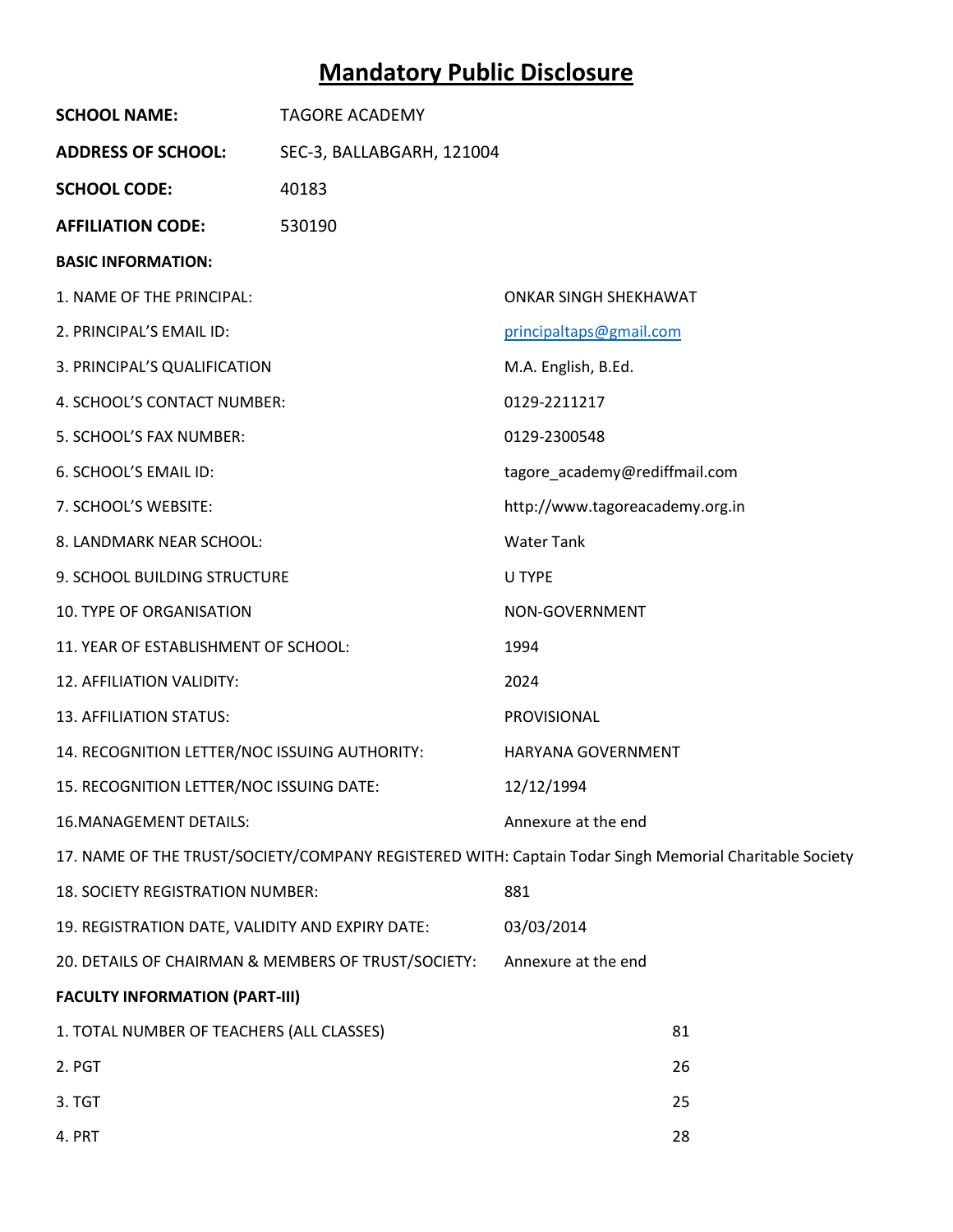| 5. PFT                                               | 2              |
|------------------------------------------------------|----------------|
| <b>6. OTHER NON TEACHING STAFF</b>                   | 8              |
|                                                      |                |
| <b>STUDENT INFORMATION (PART-IV)</b>                 |                |
| 1. TOTAL NUMBER OF STUDETNS (FROM CLASSES NUR TO 12) | 3079           |
| <b>INFRASTRUCTURE INFORMATION (PART-VI)</b>          |                |
| PHYSICAL INFRASTRUCTURE DETAILS                      |                |
| 1. NUMBER OF SITES OF SCHOOL                         | $\mathbf{1}$   |
| 2. TOTAL AREA OF THE SCHOOL (IN SQUARE METERS)       | 5928           |
| 3. NUMBER OF BUILDING BLOCKS OF SCHOOL               | $\overline{2}$ |
| 4. NUMBER OF PLAYGROUNDS IN SCHOOL                   | $\mathbf{1}$   |
| 5. TOTAL AREA OF PLAYGROUND (IN SQUARE METERS)       | 3932           |
| <b>6. TOTAL NUMBER OF ROOMS</b>                      | 73             |
| 7. TOTAL NUMBER OF SMALL-SIZED ROOMS                 | 11             |
| 8. TOTAL NUMBER OF MEDIUM-SIZED ROOMS                | 16             |
| 9. TOTAL NUMBER OF LARGE-SIZED ROOMS                 | 46             |
| 10. TOTAL NUMBER OF LIBRARIES                        | $\mathbf{1}$   |
| 11. TOTAL NUMBER OF LABORATORIES                     | 5              |

12. School Fee Details:

| Class            | <b>Admission Fee</b> | <b>Tuition Fee</b> | <b>Yearly Development Charges</b> |
|------------------|----------------------|--------------------|-----------------------------------|
| Primary          | 38400                | 2720               | 5160                              |
| Middle           | 46000                | 3300               | 5300                              |
| Secondary        | 46000                | 3350               | 5300                              |
| Senior Secondary | 34000                | 4000               | 21660                             |
|                  |                      |                    |                                   |

13. Members of PTACommittee

| S.No. | <b>Name</b>                           | Designation              |
|-------|---------------------------------------|--------------------------|
|       | Mr. Onkar Singh Shekhawat   President |                          |
|       | Mr. Shashi Bhushan                    | Vice President           |
| 3.    | Ms. Deepshikha                        | <b>General Secretary</b> |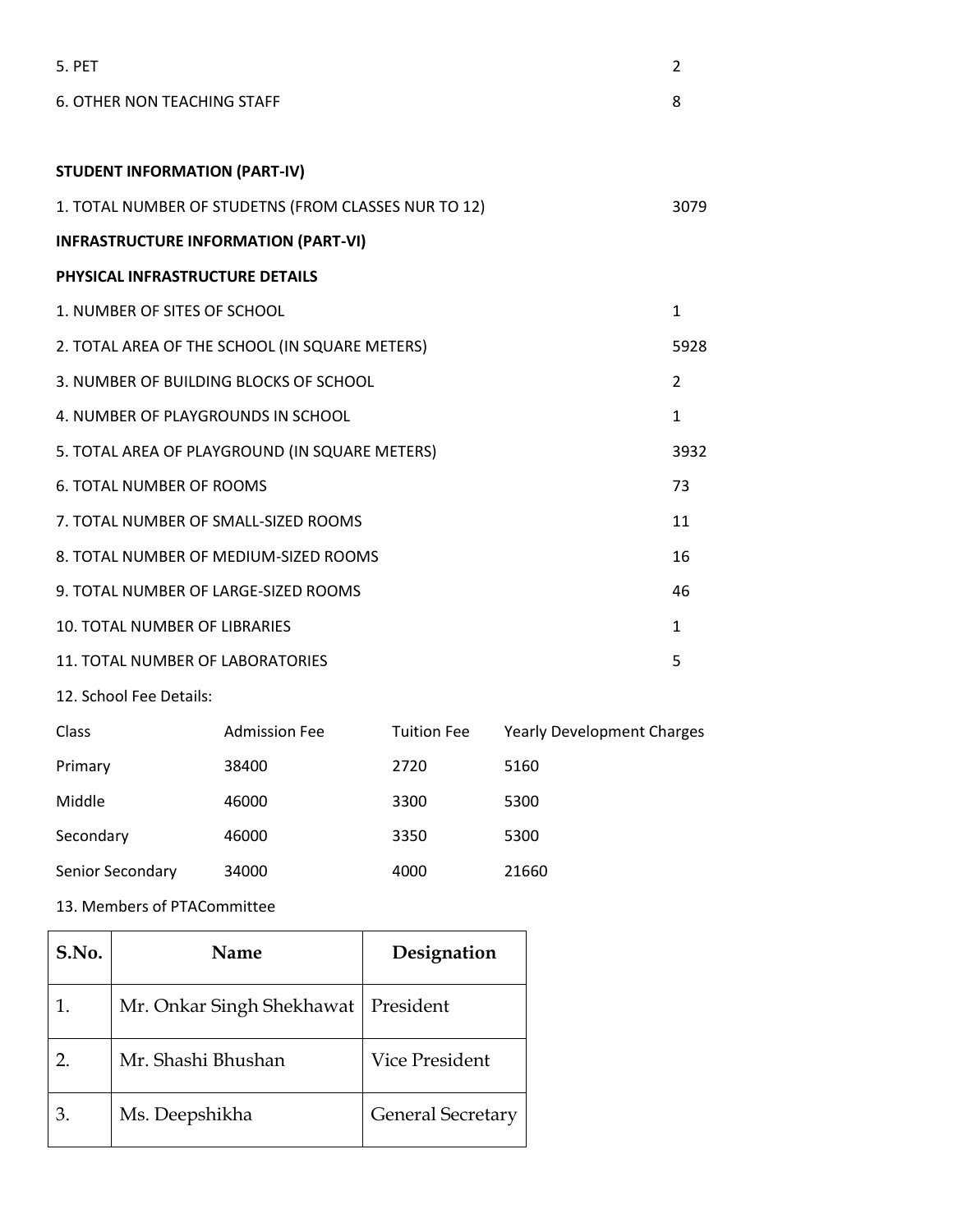| 4.  | Ms. Manju Vashishtha | <b>Joint Secretary</b> |
|-----|----------------------|------------------------|
| 5.  | Mr. Sudhir Gupta     | Treasurer              |
| 6.  | Mr. Sanjeev Abrol    | Teacher                |
| 7.  | Mr. Sushil Kumar     | Teacher                |
| 8.  | Mr. Harsh Kumar      | Member                 |
| 9.  | Ms. Shruti           | Member                 |
| 10. | Ms. Seema Khanna     | Member                 |
| 11. | Mr. Alok Gupta       | Member                 |
| 12. | Mr. Dinesh Goel      | Member                 |
| 13. | Mr. Sandeep Chhabra  | Member                 |

## 14. Board Results (Last Three Years)

### Class X:

| Year       | Appeared | Passed | Percentage |
|------------|----------|--------|------------|
| 2018       | 185      | 185    | 100 %      |
| 2019       | 180      | 180    | 100 %      |
| 2020       | 181      | 181    | 100 %      |
| Class XII: |          |        |            |
| Year       | Appeared | Passed | Percentage |
| 2018       | 413      | 408    | 98.79%     |
| 2019       | 341      | 332    | 97.36%     |
| 2020       | 310      | 307    | 99.03%     |

15. Teacher Section Ratio :

People Teacher Ratio: 30:1

Section Teacher Ratio: 1:1.5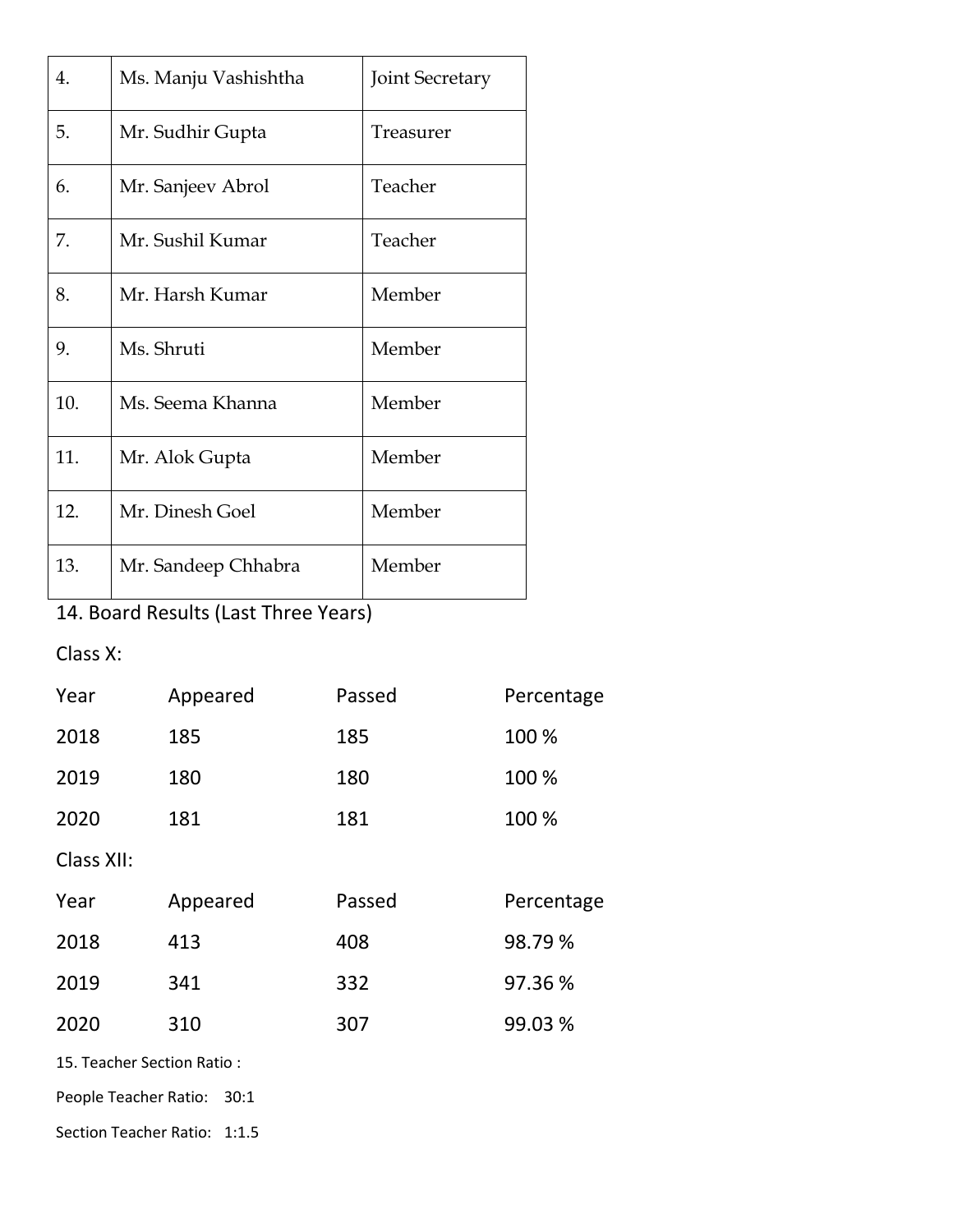| 16. Student Toilets   | Total 18                                                  |
|-----------------------|-----------------------------------------------------------|
| Boys Toilets          | - 9                                                       |
| Girls Toilets         | q                                                         |
| 17. Internet facility | Dedicated 25 MBPS Leased line (Total computer Systems 45) |
| 18. Certificates      | Annexure at the end                                       |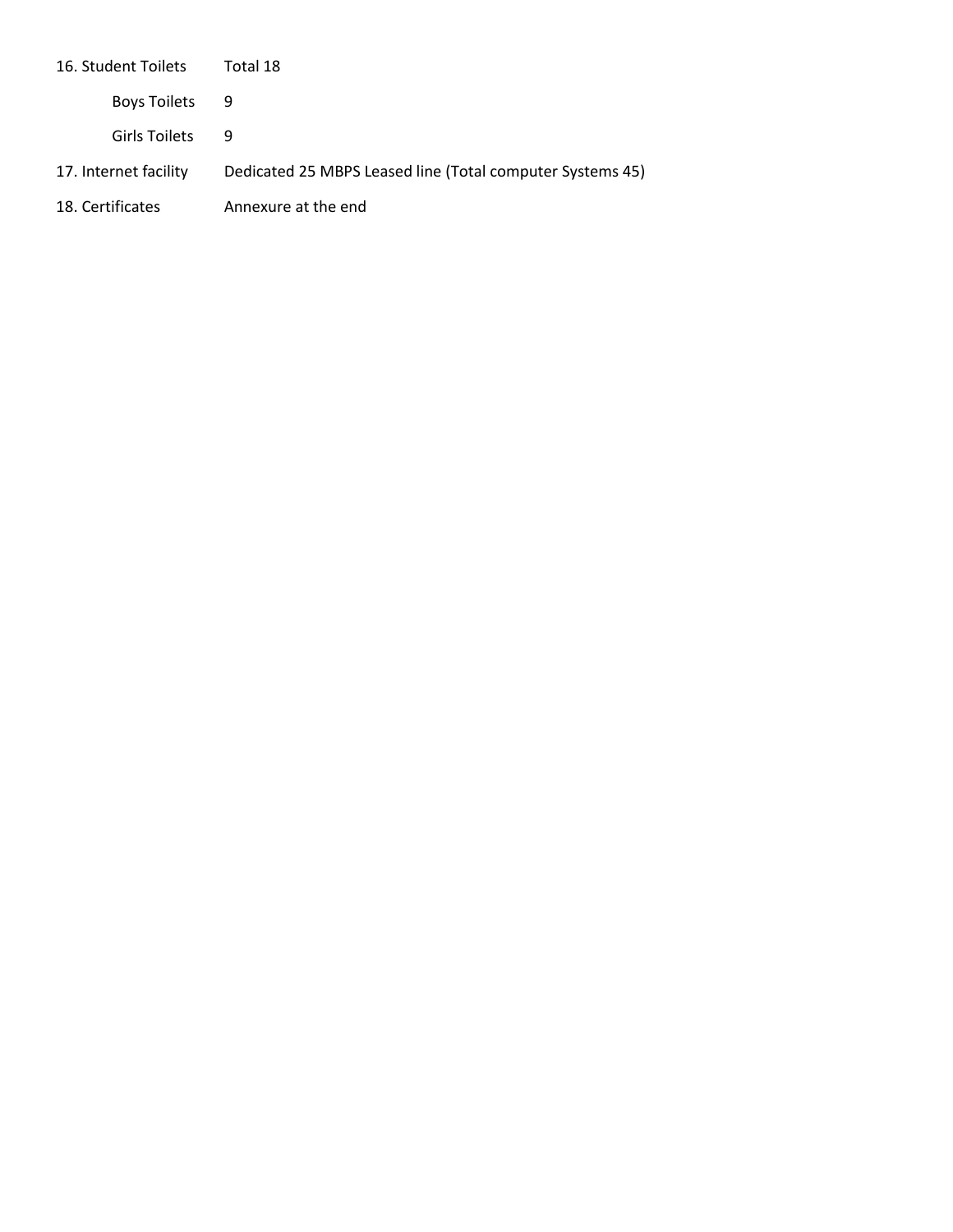Health Department, Haryana (Faridabad)<br>Health Department, Haryana (Faridabad) No. Httc/FBd/2021/acro48 Certified that the inspection of the ..... Ragaze..... B code the source .... Sector ... 3......... Ballabgarh., .... Faridabad..... .....School has been carried out on Date... $\beta$ 3.08.2.02......The The above Certificate is valid till .21.7/4aud. 2022Date Hygienic condition was found satisfactory/Unsatisafactory Hygiene Certificate Date ... 01... 09...2.02.1...... Dy. Civil Surgeon (School Health) Sidhatur<del>d wanda</del>a Faridabad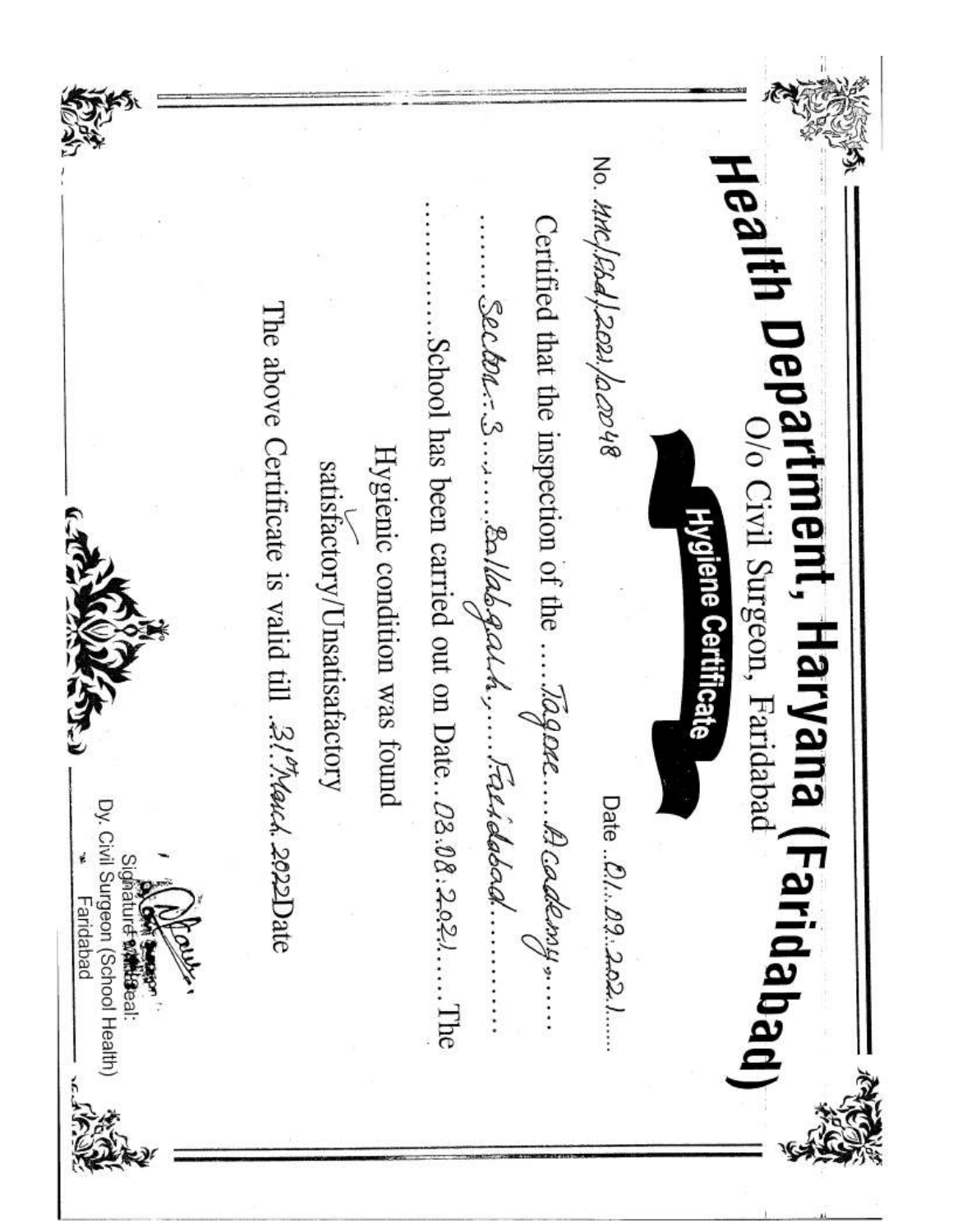MCH/HO/2020/F3/4/1884<br>Assistant Divisional Fire Officer/Fire Station Officer

 $\frac{1}{2}$ 

From Fire Station Sec 15A

To M/s Tagore Academy

Sector 03 Ballabgarh Faridabad

Memo No. FS/2020/197 dated: 10/11/2020

Subject:

Renewal of No Objection Certificate 15 mtrs. and Above height from the fire Safety Point of View of the Group B-Educational Building at Sector 03 Ballabgarh Faridabad of Tagore Academy:

Reference to you online No 030162023000213 dated 16/10/2020 on the subject cited above.

| Tower Name            | Floor Detail  |               | Height |         | <b>Ground Coverage</b> |
|-----------------------|---------------|---------------|--------|---------|------------------------|
| Eductional Building   | G+1st+2nd+3rd |               |        |         | 12300                  |
| <b>Basement Level</b> |               | Basement Area |        | Remarks |                        |
| 'nО                   | пo            |               |        | ino     |                        |

Your site for the Renewal of the Fire NOC has been inspected by the Team of Fire Station Officers, Fire Station Sec. 15A from fire safety Point of View. The means of escape and Fire Protection system were checked and found as per the National Building Code of India, Part-IV guidelines.

In view of the satisfactory fire protection system,/ arrangement mentioned as above, this office has no objection for occupation from the Fire Safety point of view, with the following conditions:-



The owner/occupier shall keep duly trained Fire Staff in all three shifts.

- $2)$ The Fire Protection System tested during inspection shall be maintained properly & always should be in good working condition.
- 3) If any lapse is found in the fire protection system at the time of inspection or detected during outbreak of fire, action will be taken as per rules against you.
- $4)$ You are directed to apply for Renewal of NOC in future before 2 month of expiry of your NOC.
- 5) The open set back area is not checked at our end as it shall be checked by concerned building department.
- The owner/occupier shall strictly follow the other applicable rules/ regulations/ byelaws laid down regarding fire safety  $6)$ system. If you fail to comply with any of the above terms & conditions you will be liable to be punished as per fire ordinance 2009 specially chapter- III Section 31 Sub-Section 1 & 2 of Fire Act 2009.
- You have to perform quarterly Fire Drill in your building as per NBC with intimation to Fire Department and video 7) graphy evidence to be kept as a record which shall be produced at the time of next Renewal; Officials/Residents/R.W.A. should be mentioned in the drill.
- If the Infringements of Byelaws remains un- noticed the Authority reserves the right to amend the NOC as and when any 8) such Infringements comes to notice after giving an opportunity of being heard and the Authority shall stand Indemnified against any claim on this account.

The above Renewal of NOC is valid for One year from the date of issue of this letter Applying renewal of the same well in time shall be the responsibility of owner/occupier.

Remarks:- ok



### ADFO

Assitta Divisional Fire Officer Exercising the policing Station Sector-15A Faridabac



ned by Rajender Singh Date: 2020.11.10 13:14:14 +05:30 ason: Digital Verification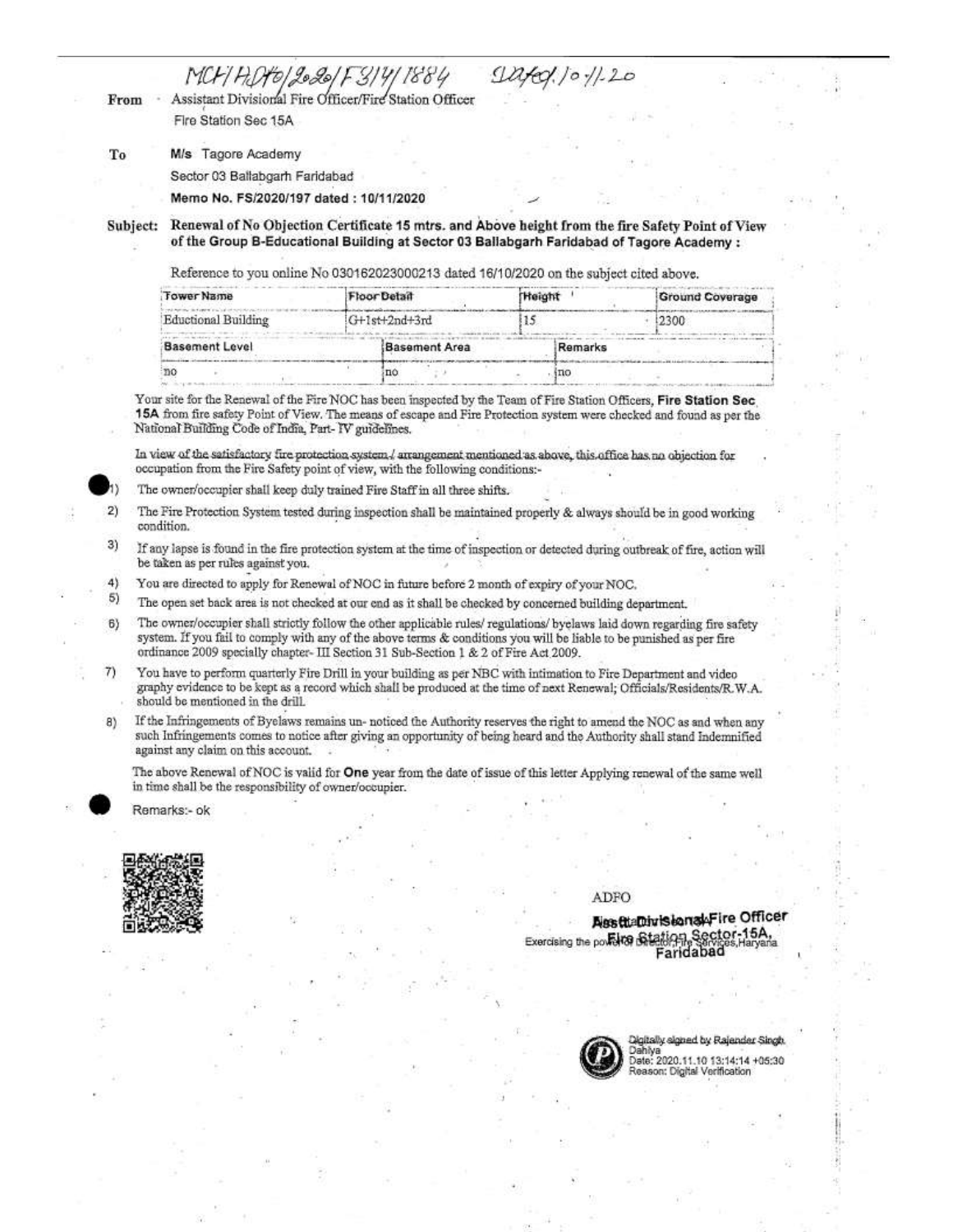#### NO : CBSE/AFF/530190 /EX-00410-1920/2019-20/

Dated: 05/10/2020

The Manager, TAGORE ACADEMY PUBLIC SCHOOL SECTOR III HUDA BALLABGARH HARYANA HARYANA , FARIDABAD , 121004  $(M: 01292300548)$ 

Sub: Extension of General Affiliation up to Secondary/Senior Secondary Level - regarding Ref: Application No. EX-00410-1920

With reference to your application on the subject cited above; I am directed to convey the approval for Extension of General Affiliation as per details given below:-

Affiliation No : 530190

Affiliated for : Senior Secondary

Extension of General Affiliation Category :

Period of Extension of  $01.04.2019$  to 31.03.2024 X.

In view of current COVID-19 pandemic which has most severely affected the normal functioning of schools in the country, however, the school is pursuing to provide extension of affiliation so as to avoid any difficulty for the purpose of admission /registration/ obtaining loan/renewal of various safety certificates from appropriate state authorities.

Therefore, the competent authority of the Board after due consideration has accorded approval for extension of Affiliation based on details/data submitted by school in online application for a further period of 5 years subject to fulfilment of following conditions:

- The school will follow the RTE Act, 2009 and instructions issued  $1.$ thereon by the CBSE/Respective State /UT Govt. from time to time.
- The School is required to apply on online for further extension of 2. affiliation along with the requisite fee and other documents as per Rule 10.3 of Affiliation Bye Laws, 2018.

The school will also abide by the conditions prescribed, if any, by the State Government concerned as mentioned in certificate as per

З. appendix III issued by District Education Officer (DEO) /equivalent officer

The school should ensure the strong governance and management of its activities in way of comprehensive and quantifiable planning in way of

4. curriculum planning, infrastructure, resources, physical education, staff development and other co-curricular areas. The school should go through the provision of Affiliation and

Examination Bye Laws and keep a copy there of for reference purpose and also advised to visit CBSE websites i.e. 5.

- http://cbseacademic.nic.in/ & http://cbse.nic.in/ for updates. The School is expected to see all circulars on these CBSE websites regularly.
- 6. The school will strictly adhere to all rules regarding safety of students including Fire fighting and Transportation, etc. Further, school will provide adequate facilities for potable drinking water and clean healthy and hygienic toilets with washing facilities for boys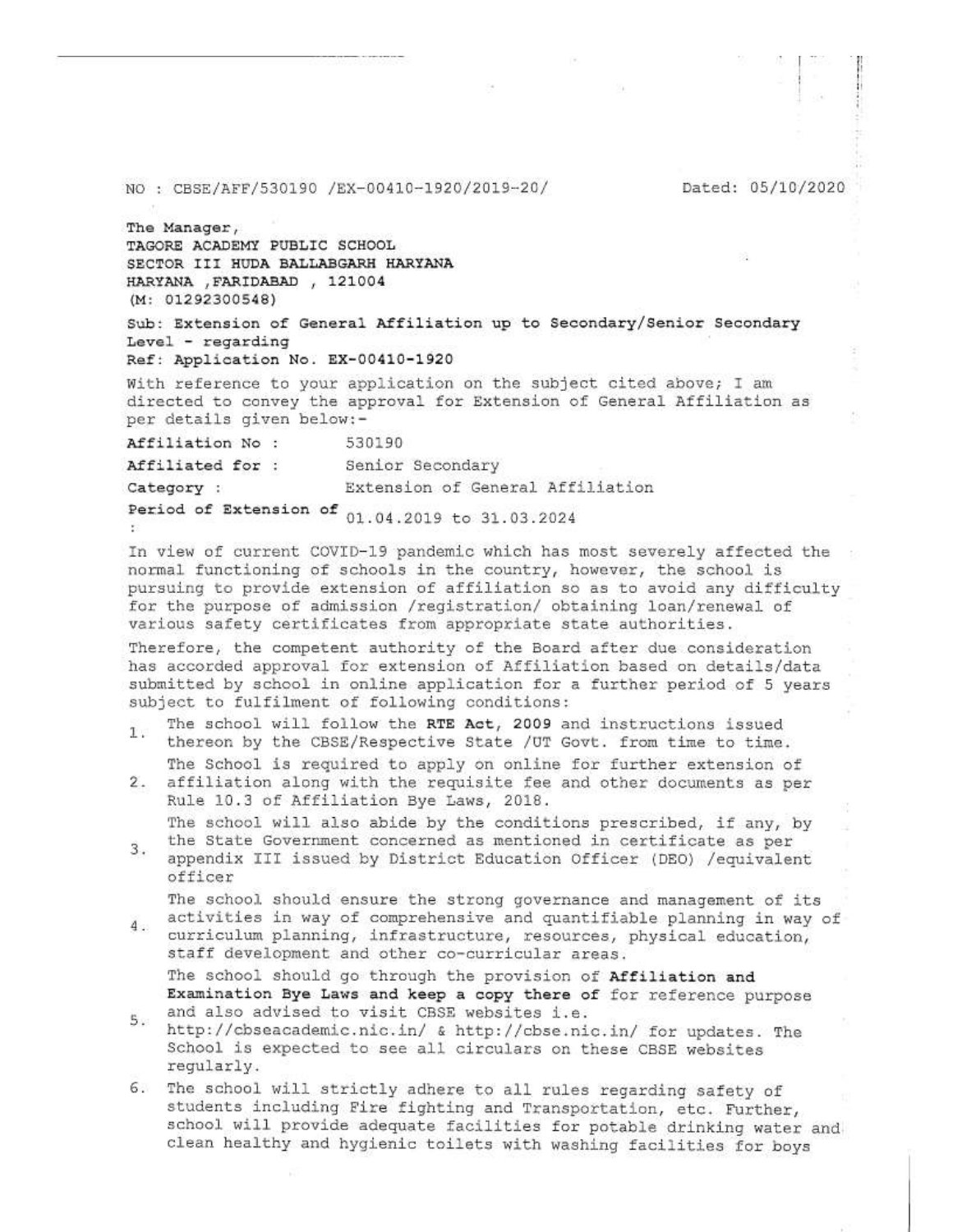and girls separately in proportion to the number of students. The school will ensure that Fire, Building, health and sanitation and safe drinking water certificates are renewed from time to time, as per norms.

- Admission to the school is to be restricted as per relevant rules of 7. Examination Bye-laws and rule 2.4.5, 2.6.5, 7.1, 7.2, 8.4.2, 8.4.10 & other relevant rules of Affiliation bye laws.
- The school is required to follow rule No.2.4.7 and 2.4.8 of 8. Affiliation Bye Laws regarding Books and Quality of Education.
- The number of sections may be restricted as per the Appendix V of the Affiliation Bye-Laws of the Board. For increase in number of sections, 9. the School shall apply online to the Board as per rule 15.7 of Affiliation Bye laws.

The school shall be solely responsible for any legal consequences arising out of the use of school name/logo/society/trust or any other

10. identity related to running of school affiliated to CBSE. The school shall also be liable to bear all legal charges incurred by the Board, if any, arising out of these circumstances.

The school must strive to promote conservation of environment on their campus through rain water harvesting, segregation of waste at source, recycling of organic waste, proper disposal of waste including

11. electronic waste, use of energy saving and energy efficient electrical equipment, greening of campus, use of solar energy, education and awareness amongst children on environment conservation and cleanliness etc

The school shall submit their information through Online Affiliated

School Information System (OASIS) as per details given in circular no.  $12.$ affiliation-06/2018 dated 24.04.2018. Link for OASIS is available on Board's website: www.cbse.nic.in

The optimum Section teacher ratio of 1:1.5 as well as student teacher 13. ratio of 30:1 is to be maintained to teach various subjects and school shall appoint qualified and trained teaching staff on regular basis as per provisions of Affiliation Bye Laws of the Board.

Every affiliated school shall sponsor regularly its bonafide and eligible students in Boards Class X and Class XII examinations from

- 14. the year mentioned while granting affiliation/up-gradation regularly without break or inform with reasons thereof in writing well in time about the non-sponsoring of the candidates.
- Running of coaching institutionsin the school premises in the pretext 15. of providing coaching to the students for various examinations is not permitted by the Board. Strict action would be taken on defaulters. The Manger and the Principal of the school shall be jointly
- 16. responsible for the authenticity of the online/offline documents/ information/data submitted by the School to the Board.
- 17. Apart from rules to be adhered to by the school as mentioned above for drawing specific attention of the school authorities, the school authorities are required to acquaint themselves with all the rules contained in Affiliation & Examination Bye-laws and circulars/guidelines/notification issued by the Board from time to time. Any laxity in following rules/instructions of the Board will lead to action against school as per clause 12 of Affiliation Byelaws-2018.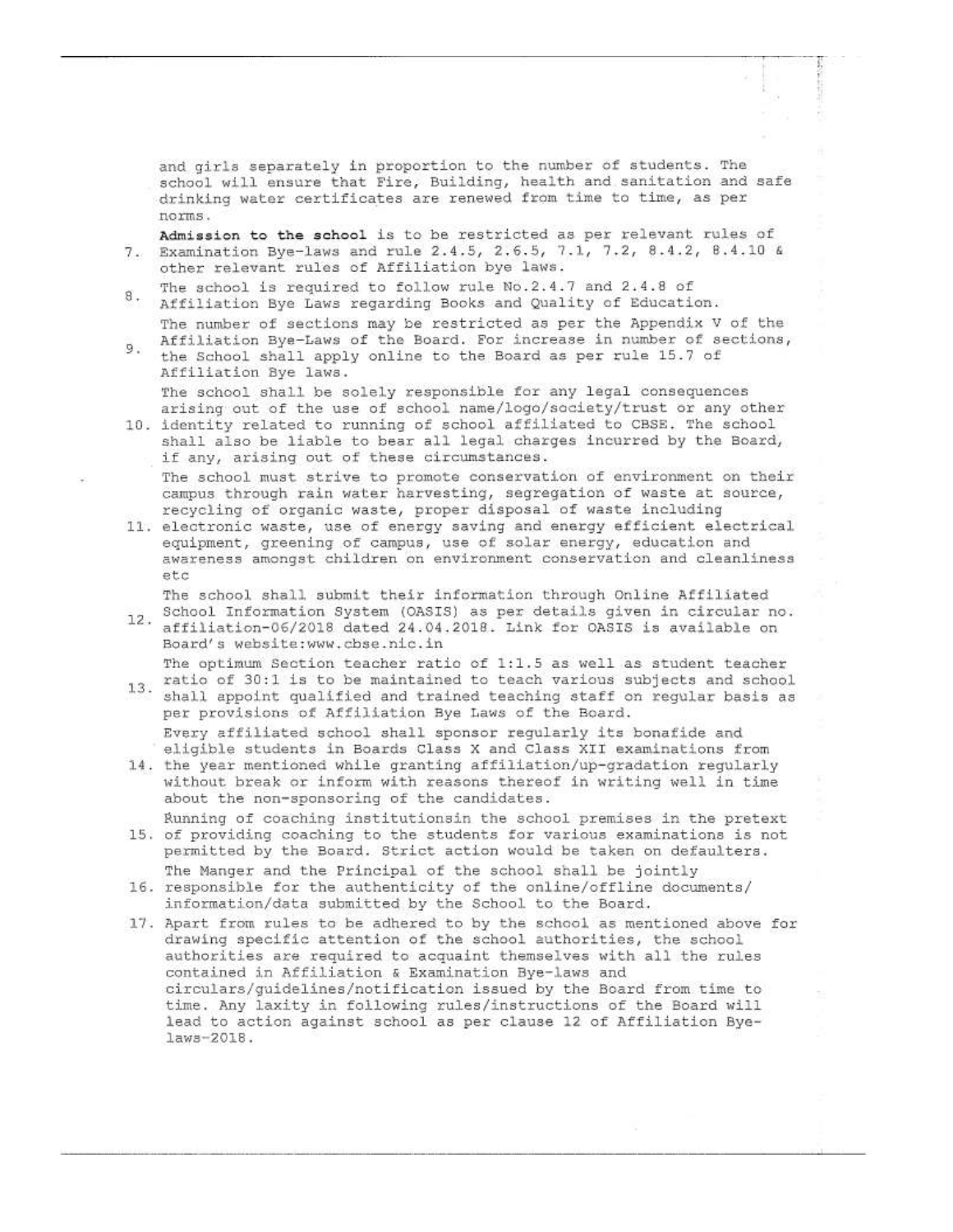The genuineness of information / documents / data submitted shall be 18. of school and in case, if found otherwise the school shall invite action as per affiliation Bye laws-2018

The school shall be responsible for submission of any pending compliance, reply of show case /legal notice/ complaint and for

- 19. submission of date/information sought by the Board. The extension of 05 years shall be from the date of cessation of previous validity of extension of affiliation
- 20. The school is required to remit pending fee, if any The extension of affiliation is being granted as one time measure.
- However, the cases where the Show Cause Notice was communicated or  $21.$ grievance / legal cases are pending against the school, the Board will take appropriate decision in this matter The school shall renew all mandatory safety certificate i.e Safe
- Drinking Water & Health and Hygiene certificate, Fire Safety 22. Utiliticate and Building Safety Certificate from concerned Govt authorities time to time The school shall also maintain record of certificate, compliances,

data and other records/information and shall be fully responsible to produce all such records before Board and appropriate Government

- 23. Authorities when asked for, failing which necessary action shall be taken as per Affiliation-Bye-Laws of the Board. The school shall also be liable for action by the appropriate Govt., in case of violation / non-compliance of the concerned Govt. norms
- 24. The Board reserves the right to conduct inspection of school as per clause 11.2 and 11.4 of Affiliation Bye Laws.

Deputy Secretary/ Joint Secretary (Affiliation)

ţ.

This is a computer-generated document. No signature is required.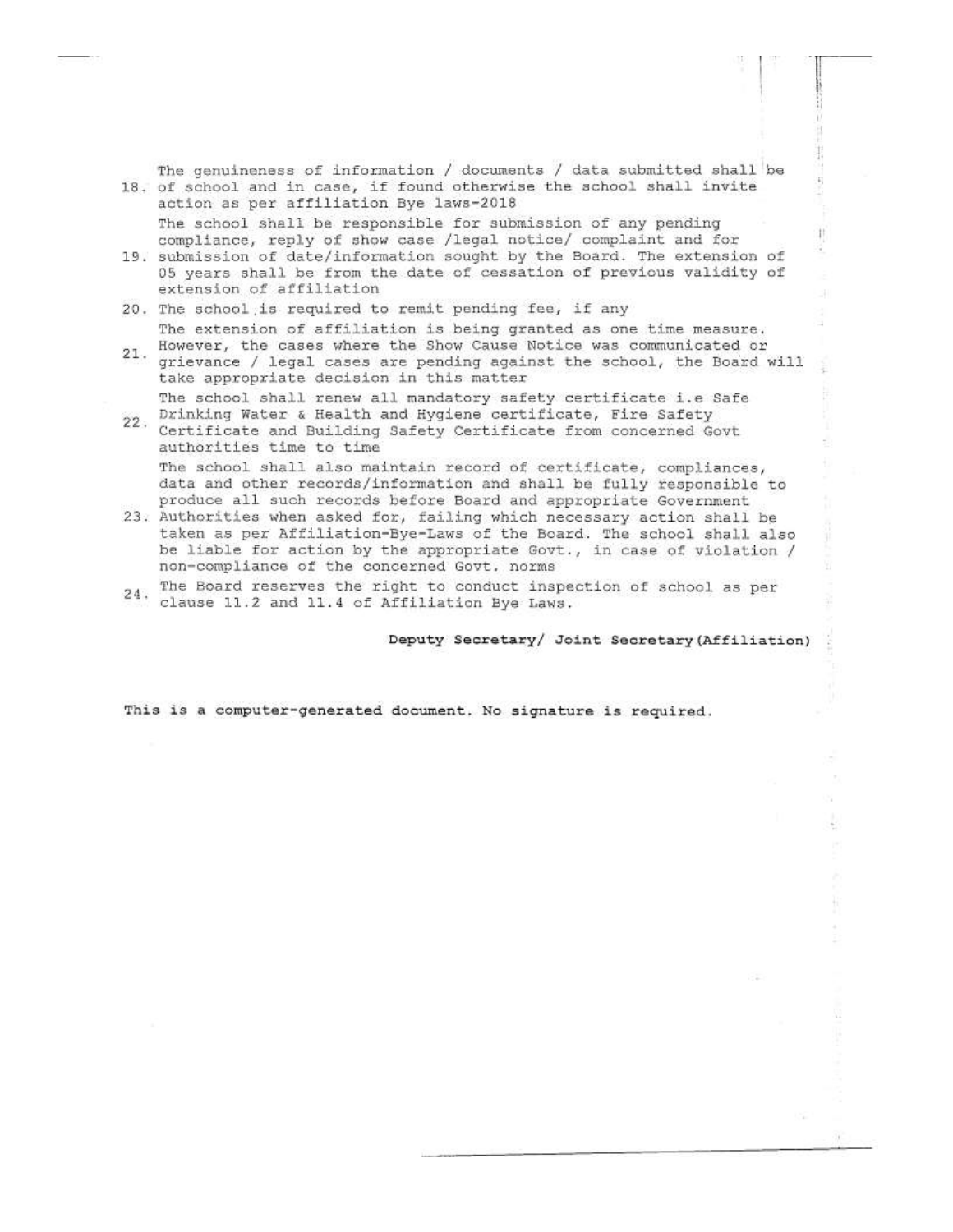| <b>S.NO</b>                                                                                                                                                                                                                                                                                                                    |
|--------------------------------------------------------------------------------------------------------------------------------------------------------------------------------------------------------------------------------------------------------------------------------------------------------------------------------|
| <b>SIDR. MITHLESH BANSAL</b><br>4 SH. B.B.GUPTA<br>3 SH. DEVIVA GUPTA<br>2 SH. CLPARDESI<br><b>1 SH. SUDESH GUPTA</b><br><b>6 SH. ROHITASH TAYAL</b><br><b>8 SH. ANIL KHURANA</b><br><b>7 DR. M.C.GUPTA</b><br>NAME                                                                                                            |
|                                                                                                                                                                                                                                                                                                                                |
|                                                                                                                                                                                                                                                                                                                                |
|                                                                                                                                                                                                                                                                                                                                |
|                                                                                                                                                                                                                                                                                                                                |
|                                                                                                                                                                                                                                                                                                                                |
|                                                                                                                                                                                                                                                                                                                                |
|                                                                                                                                                                                                                                                                                                                                |
| D.O.B.                                                                                                                                                                                                                                                                                                                         |
|                                                                                                                                                                                                                                                                                                                                |
|                                                                                                                                                                                                                                                                                                                                |
| <b>PANNA</b>                                                                                                                                                                                                                                                                                                                   |
| 09.02.1969 AHAPG2135P<br>O6.01.1943 AFHPP3113P<br>01.07.1956 AAPPB90622<br>24.03.1974 AECPG3098J<br>25.04.1960 ABJPG8890Q<br>11.06.1967 ABNPT9189K<br>23.03.1964 AADPK8230A<br>14.07.1950 ABFPG9753Q                                                                                                                           |
|                                                                                                                                                                                                                                                                                                                                |
|                                                                                                                                                                                                                                                                                                                                |
|                                                                                                                                                                                                                                                                                                                                |
|                                                                                                                                                                                                                                                                                                                                |
|                                                                                                                                                                                                                                                                                                                                |
|                                                                                                                                                                                                                                                                                                                                |
|                                                                                                                                                                                                                                                                                                                                |
| SH. O.P.GUPTA<br><b>SH. CHUNNI LAL</b><br>SH. G.L.BANSAL                                                                                                                                                                                                                                                                       |
|                                                                                                                                                                                                                                                                                                                                |
| FATHERS/SPOUSE NAME<br>SH, VED PRAKASH GUPTA<br><b>SH. LIKHI RAM GUPTA</b><br><b>SHRI NIWAS AGRAWAL</b><br>SH. BENI PRASHAD GUPTA<br>SH. AMAR LAL KHURANA                                                                                                                                                                      |
|                                                                                                                                                                                                                                                                                                                                |
|                                                                                                                                                                                                                                                                                                                                |
|                                                                                                                                                                                                                                                                                                                                |
|                                                                                                                                                                                                                                                                                                                                |
|                                                                                                                                                                                                                                                                                                                                |
| <b>ADDRESS</b>                                                                                                                                                                                                                                                                                                                 |
|                                                                                                                                                                                                                                                                                                                                |
|                                                                                                                                                                                                                                                                                                                                |
|                                                                                                                                                                                                                                                                                                                                |
| LIST OF MEMBERS OF THE CAPTAIN TODAR SINGH MEMORIAL CHARITABLE SOCIETY<br>H.NO. 1484, SECTOR-14, FARIDABAD<br><b>HAO 91, SECTOR-16A, FARIDABAD</b><br>HAO, 147, SECTOR-16A, FARIDABAD<br>H.NO. 199, SECTOR-15A, FARIDABAD<br>H.NO. 255, SECTOR-16A, FARIDABAD<br>BANSAL NURSING HOME, PALWAL<br>HNO. 562, SECTOR-15, FARIDABAD |
|                                                                                                                                                                                                                                                                                                                                |
|                                                                                                                                                                                                                                                                                                                                |
|                                                                                                                                                                                                                                                                                                                                |
|                                                                                                                                                                                                                                                                                                                                |
|                                                                                                                                                                                                                                                                                                                                |
| HNO. 225, SANIK COLONY, FARIDABAD MEMBER                                                                                                                                                                                                                                                                                       |
| <b>PRESIDENT</b><br><b>DESIGNATION</b><br>GENERAL SECRETARY<br>VICE PRESIDENT<br><b>MEMBER</b><br><b>TREASURER</b><br>MEMBER<br>MEMBER                                                                                                                                                                                         |
|                                                                                                                                                                                                                                                                                                                                |
|                                                                                                                                                                                                                                                                                                                                |
|                                                                                                                                                                                                                                                                                                                                |
|                                                                                                                                                                                                                                                                                                                                |
|                                                                                                                                                                                                                                                                                                                                |
|                                                                                                                                                                                                                                                                                                                                |